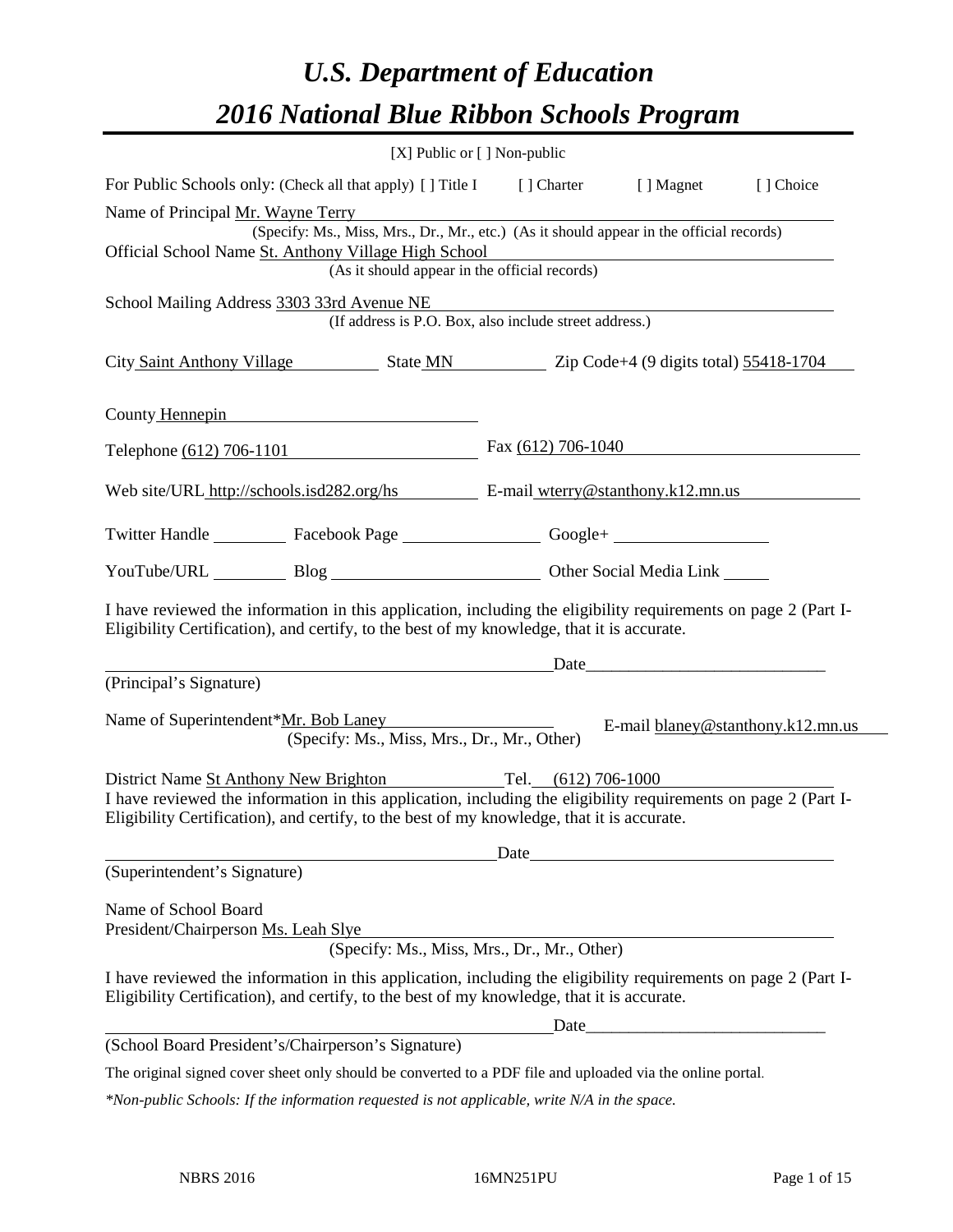The signatures on the first page of this application (cover page) certify that each of the statements below, concerning the school's eligibility and compliance with U.S. Department of Education and National Blue Ribbon Schools requirements, are true and correct.

- 1. The school configuration includes one or more of grades K-12. (Schools on the same campus with one principal, even a K-12 school, must apply as an entire school.)
- 2. The public school has met their state's accountability requirements (i.e., avoided sanctions) in participation, performance in reading (or English language arts) and mathematics, and other academic indicators (i.e., attendance rate and graduation rate) using the most recent accountability results available for the year prior to nomination.
- 3. To meet final eligibility, a public school must meet the state's accountability requirements (i.e., avoided sanctions) in participation, performance in reading (or English language arts) and mathematics, and other academic indicators (i.e., attendance rate and graduation rate) for the year in which they are nominated (2015-2016) and be certified by the state representative. Any status appeals must be resolved at least two weeks before the awards ceremony for the school to receive the award.
- 4. If the school includes grades 7 or higher, the school must have foreign language as a part of its curriculum.
- 5. The school has been in existence for five full years, that is, from at least September 2010 and each tested grade must have been part of the school for the past three years.
- 6. The nominated school has not received the National Blue Ribbon Schools award in the past five years: 2011, 2012, 2013, 2014, or 2015.
- 7. The nominated school has no history of testing irregularities, nor have charges of irregularities been brought against the school at the time of nomination. The U.S. Department of Education reserves the right to disqualify a school's application and/or rescind a school's award if irregularities are later discovered and proven by the state.
- 8. The nominated school or district is not refusing Office of Civil Rights (OCR) access to information necessary to investigate a civil rights complaint or to conduct a district-wide compliance review.
- 9. The OCR has not issued a violation letter of findings to the school district concluding that the nominated school or the district as a whole has violated one or more of the civil rights statutes. A violation letter of findings will not be considered outstanding if OCR has accepted a corrective action plan from the district to remedy the violation.
- 10. The U.S. Department of Justice does not have a pending suit alleging that the nominated school or the school district as a whole has violated one or more of the civil rights statutes or the Constitution's equal protection clause.
- 11. There are no findings of violations of the Individuals with Disabilities Education Act in a U.S. Department of Education monitoring report that apply to the school or school district in question; or if there are such findings, the state or district has corrected, or agreed to correct, the findings.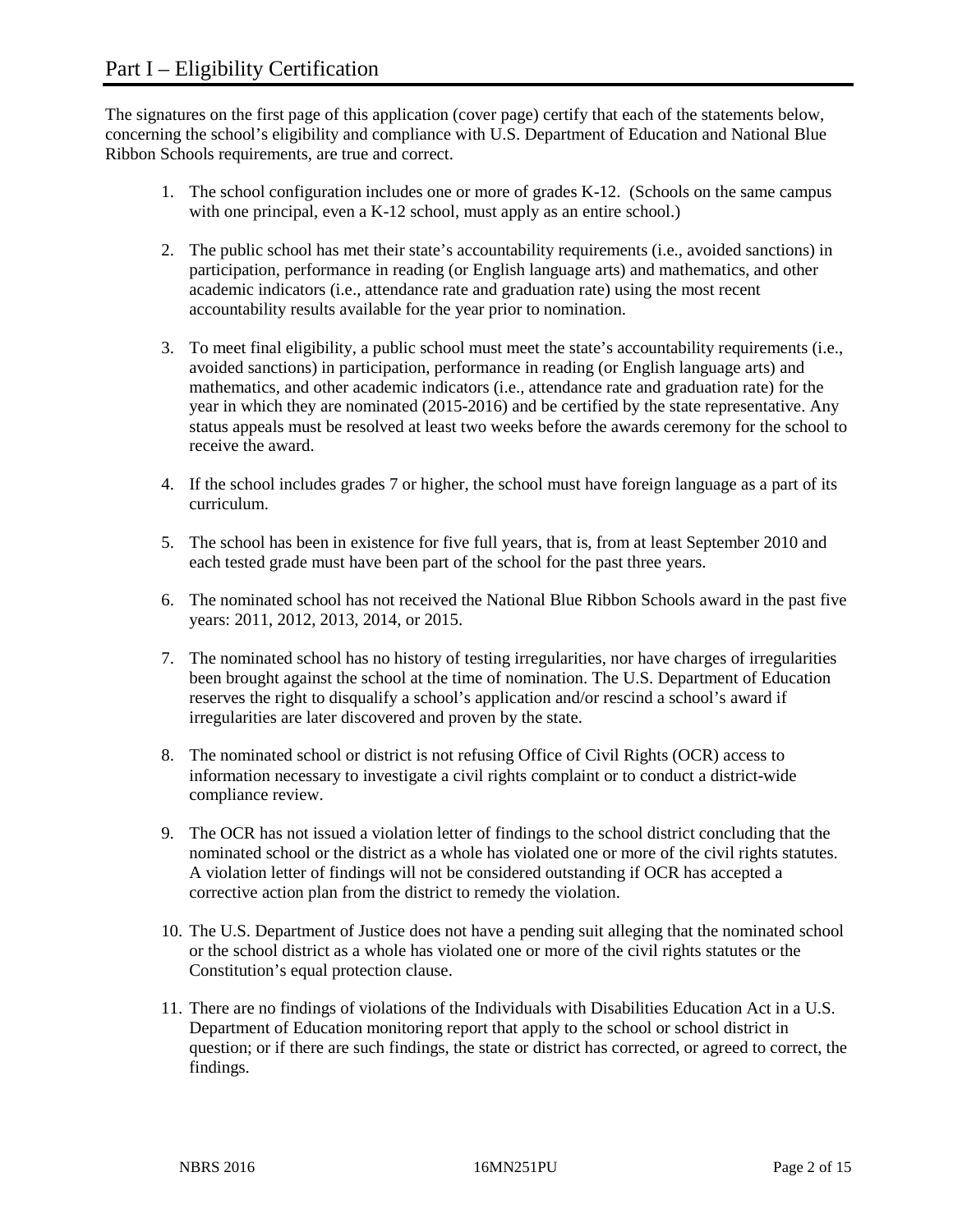#### **Data should be provided for the most recent school year (2015-2016) unless otherwise stated.**

#### **DISTRICT**

1. Number of schools in the district  $1$  Elementary schools (includes K-8) (per district designation): 1 Middle/Junior high schools 1 High schools 0 K-12 schools

3 TOTAL

**SCHOOL** (To be completed by all schools)

2. Category that best describes the area where the school is located:

[] Urban or large central city [X] Suburban with characteristics typical of an urban area [ ] Suburban [ ] Small city or town in a rural area [ ] Rural

3. Number of students as of October 1, 2015 enrolled at each grade level or its equivalent in applying school:

| Grade                           | # of             | # of Females | <b>Grade Total</b> |
|---------------------------------|------------------|--------------|--------------------|
|                                 | <b>Males</b>     |              |                    |
| <b>PreK</b>                     | 0                | 0            | 0                  |
| K                               | 0                | 0            | 0                  |
| $\mathbf{1}$                    | 0                | 0            | 0                  |
| $\overline{2}$                  | 0                | 0            | 0                  |
| 3                               | 0                | 0            | 0                  |
| 4                               | 0                | 0            | 0                  |
| 5                               | 0                | 0            | $\mathbf{\Omega}$  |
| 6                               | 0                | 0            | 0                  |
| 7                               | 0                | 0            | 0                  |
| 8                               | $\boldsymbol{0}$ | 0            | 0                  |
| 9                               | 87               | 93           | 180                |
| 10                              | 77               | 97           | 174                |
| 11                              | 89               | 82           | 171                |
| 12 or higher                    | 96               | 71           | 167                |
| <b>Total</b><br><b>Students</b> | 349              | 343          | 692                |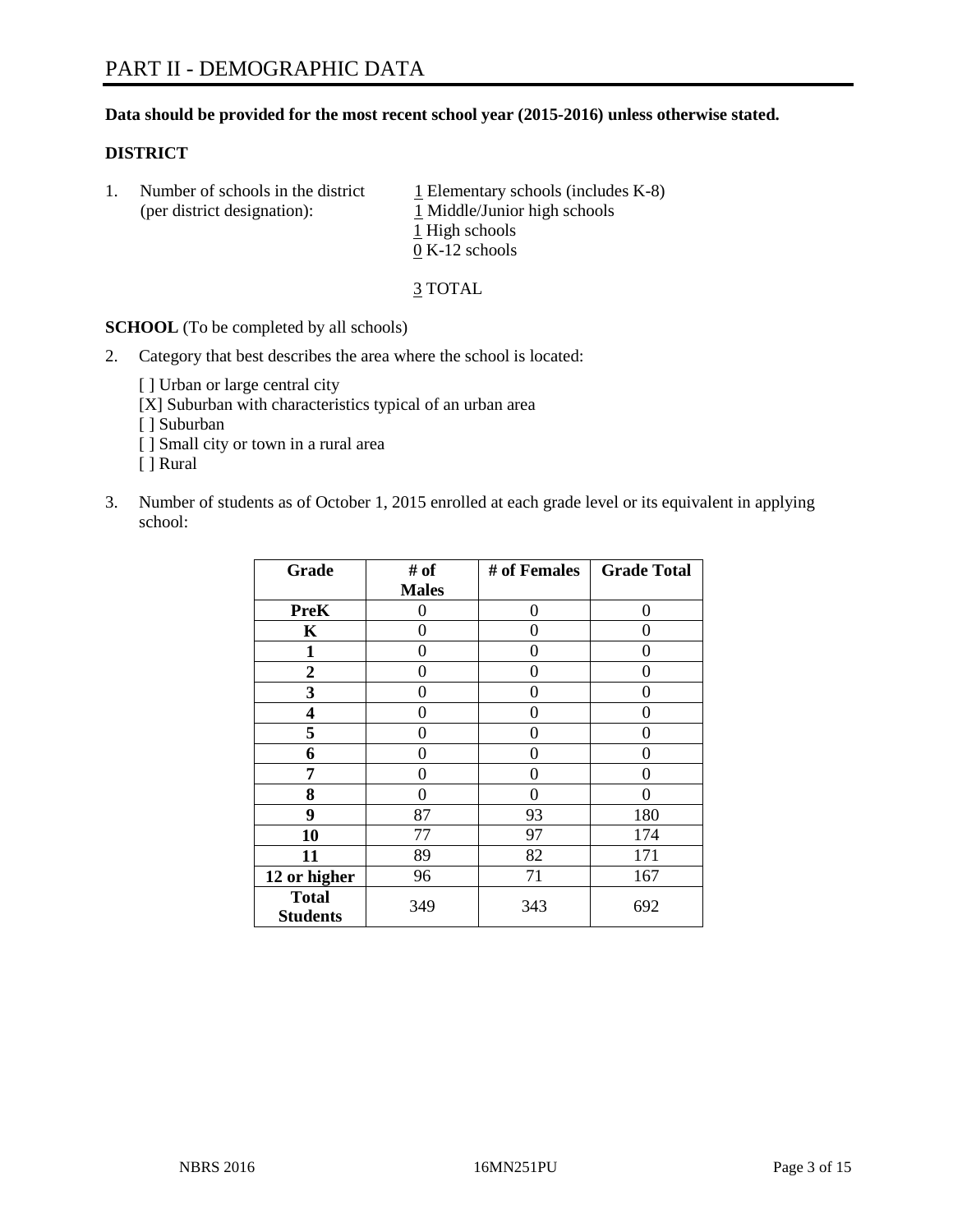4. Racial/ethnic composition of  $1\%$  American Indian or Alaska Native the school: 9 % Asian

 % Black or African American % Hispanic or Latino % Native Hawaiian or Other Pacific Islander 75 % White % Two or more races **100 % Total**

(Only these seven standard categories should be used to report the racial/ethnic composition of your school. The Final Guidance on Maintaining, Collecting, and Reporting Racial and Ethnic Data to the U.S. Department of Education published in the October 19, 2007 *Federal Register* provides definitions for each of the seven categories.)

5. Student turnover, or mobility rate, during the  $2014 - 2015$  school year:  $11\%$ 

This rate should be calculated using the grid below. The answer to (6) is the mobility rate.

| <b>Steps For Determining Mobility Rate</b>         | Answer |  |
|----------------------------------------------------|--------|--|
| (1) Number of students who transferred to          |        |  |
| the school after October 1, 2014 until the         | 48     |  |
| end of the 2014-2015 school year                   |        |  |
| (2) Number of students who transferred             |        |  |
| <i>from</i> the school after October 1, 2014 until | 28     |  |
| the end of the 2014-2015 school year               |        |  |
| (3) Total of all transferred students [sum of      | 76     |  |
| rows $(1)$ and $(2)$ ]                             |        |  |
| (4) Total number of students in the school as      | 692    |  |
| of October 1, 2014                                 |        |  |
| $(5)$ Total transferred students in row $(3)$      | 0.110  |  |
| divided by total students in row (4)               |        |  |
| $(6)$ Amount in row $(5)$ multiplied by 100        |        |  |

6. English Language Learners (ELL) in the school:  $3\%$ 

18 Total number ELL

Specify each non-English language represented in the school (separate languages by commas): Spanish, Arabic, Turkish, Tibetan, Mandingo, Somali,Korean,Filipino, Cantonese/Chinese/Taiwanese

- 7. Students eligible for free/reduced-priced meals: 21 % Total number students who qualify: 146
- 8. Students receiving special education services:  $10\%$ 72 Total number of students served

Indicate below the number of students with disabilities according to conditions designated in the Individuals with Disabilities Education Act. Do not add additional conditions. It is possible that students may be classified in more than one condition.

| 16 Autism                             | 0 Orthopedic Impairment                               |
|---------------------------------------|-------------------------------------------------------|
| 0 Deafness                            | 23 Other Health Impaired                              |
| 0 Deaf-Blindness                      | 16 Specific Learning Disability                       |
| 5 Emotional Disturbance               | $1$ Speech or Language Impairment                     |
| 2 Hearing Impairment                  | 0 Traumatic Brain Injury                              |
| 0 Mental Retardation                  | $\underline{0}$ Visual Impairment Including Blindness |
| $\underline{0}$ Multiple Disabilities | 1 Developmentally Delayed                             |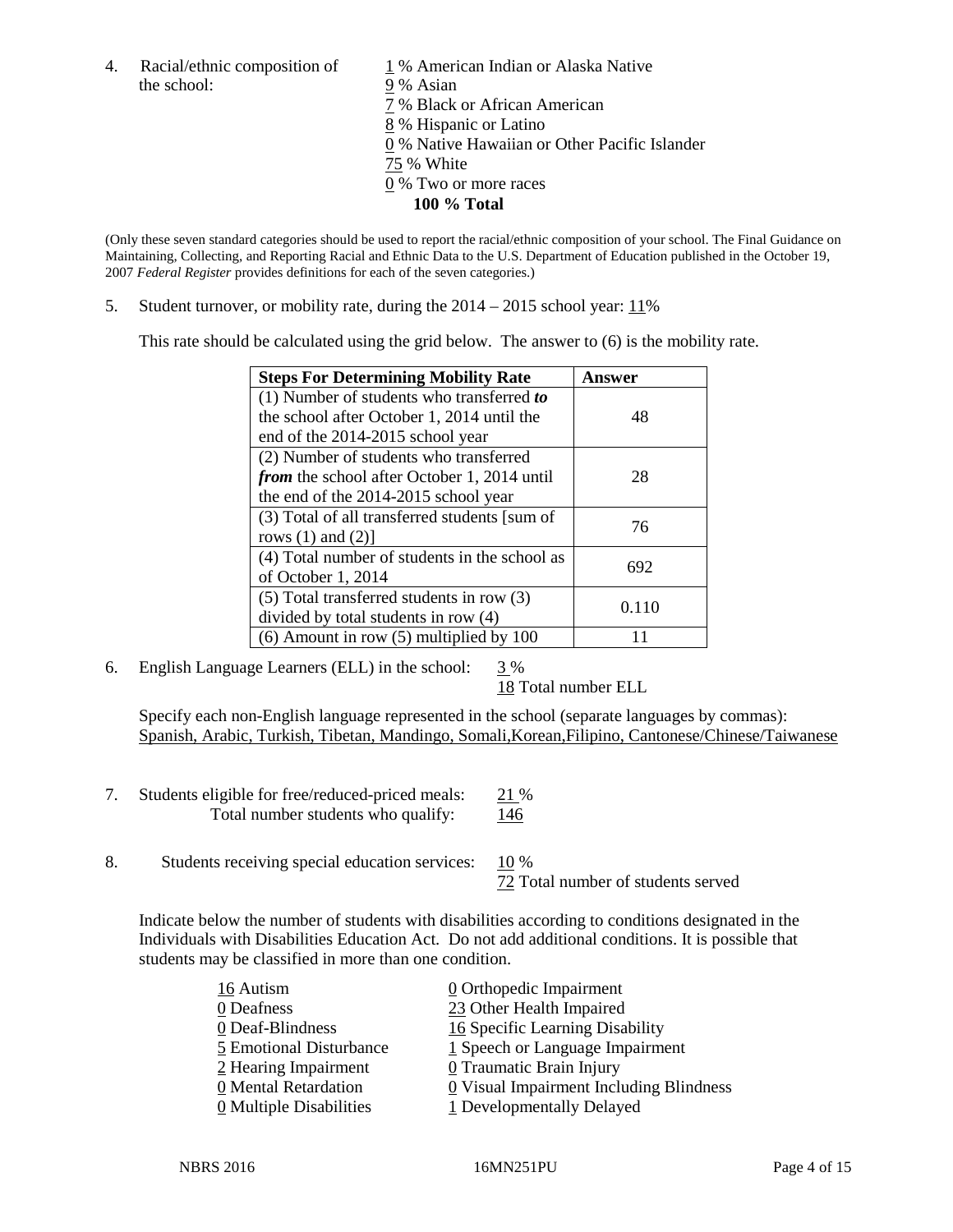- 9. Number of years the principal has been in her/his position at this school: 7
- 10. Use Full-Time Equivalents (FTEs), rounded to nearest whole numeral, to indicate the number of school staff in each of the categories below:

|                                       | <b>Number of Staff</b> |
|---------------------------------------|------------------------|
| Administrators                        |                        |
| Classroom teachers                    | 29                     |
| Resource teachers/specialists         |                        |
| e.g., reading, math, science, special |                        |
| education, enrichment, technology,    |                        |
| art, music, physical education, etc.  |                        |
| Paraprofessionals                     | ⇁                      |
| Student support personnel             |                        |
| e.g., guidance counselors, behavior   |                        |
| interventionists, mental/physical     |                        |
| health service providers,             |                        |
| psychologists, family engagement      |                        |
| liaisons, career/college attainment   |                        |
| coaches, etc.                         |                        |

- 11. Average student-classroom teacher ratio, that is, the number of students in the school divided by the FTE of classroom teachers, e.g., 22:1 24:1
- 12. Show daily student attendance rates. Only high schools need to supply yearly graduation rates.

| <b>Required Information</b> | 2014-2015 | $2013 - 2014$ | $12012 - 2013$ | 2011-2012 | $2010 - 201$ |
|-----------------------------|-----------|---------------|----------------|-----------|--------------|
| Daily student attendance    | 92%       | 94%           | 87%            | 84%       | 88%          |
| High school graduation rate | 93%       | 97%           | 87%            | 85%       | 91%          |

#### 13. **For high schools only, that is, schools ending in grade 12 or higher.**

Show percentages to indicate the post-secondary status of students who graduated in Spring 2015.

| <b>Post-Secondary Status</b>                  |                 |
|-----------------------------------------------|-----------------|
| Graduating class size                         | 160             |
| Enrolled in a 4-year college or university    | 82%             |
| Enrolled in a community college               | 9%              |
| Enrolled in career/technical training program | 4%              |
| Found employment                              | 1%              |
| Joined the military or other public service   | 3%              |
| Other                                         | 10 <sub>6</sub> |

14. Indicate whether your school has previously received a National Blue Ribbon Schools award. Yes No X

If yes, select the year in which your school received the award.

15. In a couple of sentences, provide the school's mission or vision statement.

St Anthony New Brighton Schools Mission: We Educate, Prepare, and Inspire a Community of lifelong learners in our small, caring environment.

16. **For public schools only**, if the school is a magnet, charter, or choice school, explain how students are chosen to attend.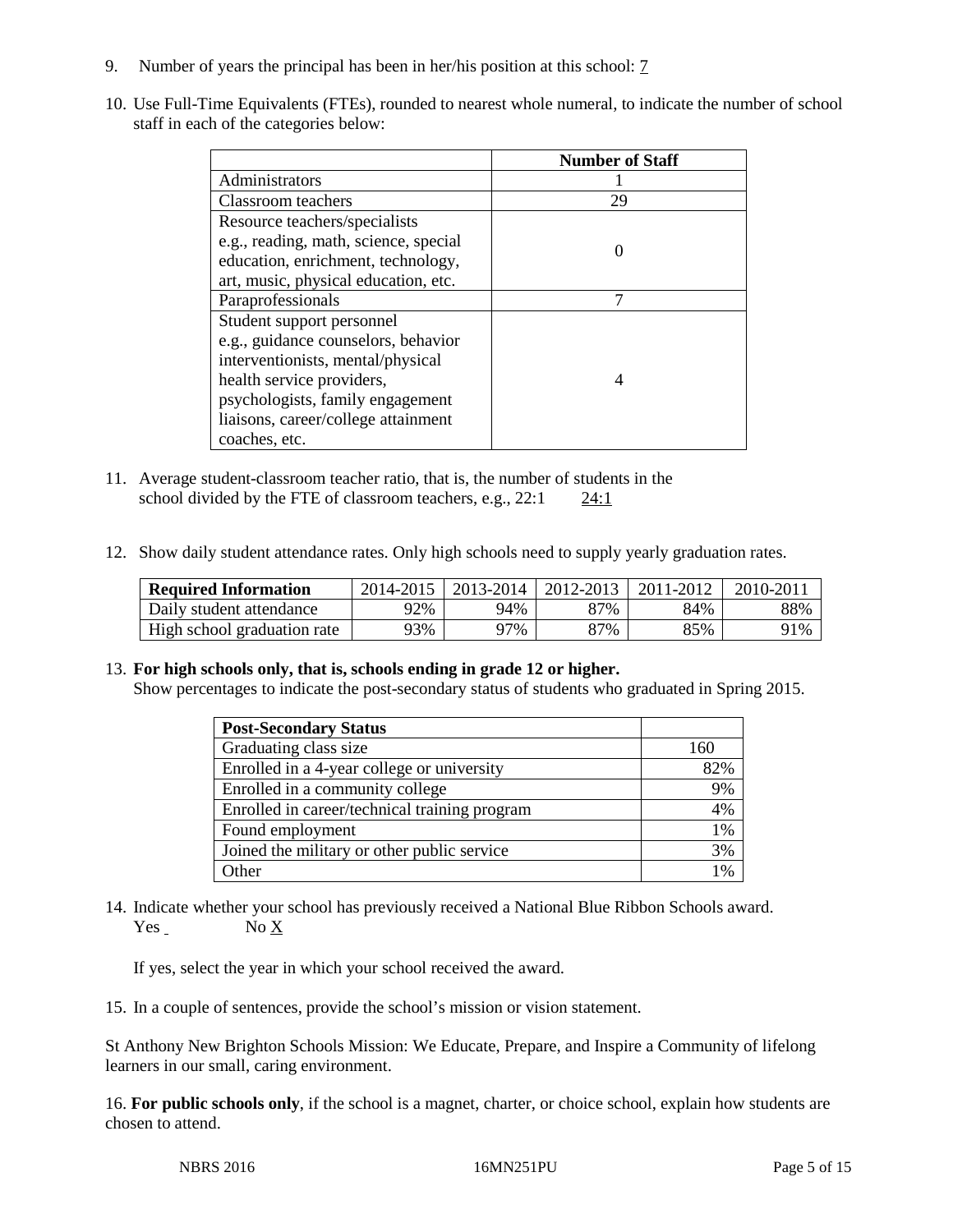# PART III – SUMMARY

St. Anthony Village High School (SAVHS) serves approximately 695 students in grades 9-12. The St. Anthony New Brighton School District consists of one Community Services program with a preschool, Wilshire Park Elementary, St. Anthony Middle School and St. Anthony Village High School. The district educates approximately 1,800 students living in St. Anthony VIllage, New Brighton, Columbia Heights, Roseville, Minneapolis and several other neighboring communities.

St. Anthony Village is a proud community that traces its origins to 1838 when a store keeper from Fort Snelling claimed the entire area east of St. Anthony Falls. A township organized in 1858 but most was lost when Minneapolis annexed all but 2.37 square miles of St. Anthony. In 1945 township residents took their fight for incorporation all the way to the Minnesota Supreme Court which upheld the incorporation and St. Anthony Village had its start.

St. Anthony Village has a long history of community support. Despite the uncertain economy of the late 1950s the community rallied to build a school and established an independent school district. As the community continued to grow, so did the school. The high school was expanded in 1968, 1996, and again in 2006. Two times the district felt the pressure of consolidation and both times the community fought to retain their independent school district. When SAVHS celebrated its 50 plus years of existence by hosting the 50th All Class Reunion, of the nearly 8,000 students who have graduated from the high school, over 35% returned to participate in the reunion activities. Each year the Alumni association recognizes and inducts members into the St. Anthony Village High School Hall of Fame.

Teachers and administration have developed a scope and sequence of programing that will meet the needs of all students served. By increasing the rigor and encouraging more students to take advanced or accelerated courses in elementary and middle school, the high school has enjoyed a higher percentage of students who enter the high school prepared for advanced or honors course work. As a result, each year a high percentage of our students take advantage of Advanced Placement, College in the Schools and Post Secondary Enrollment Options. The STEM program in the elementary and middle schools has resulted in a growing population of high school students taking Tech Ed classes such as CAD, SolidWorks, Fabrication, SuperHigh Mileage and Electrial Engineering. Mentorship and work-study programs are available for students exploring career paths. By focusing on individual students, teachers and counselors chart a path of education that will engage them and inspire them to complete their high school education, ready to enter the workforce or postsecondary education.

Student emotional development is promoted and supported in a variety of general to specific ways. High school teachers, counselors and support staff are intentional about connecting with the students they work with. Health curriculum focuses on making positive lifestyle choices in aspects of health such as mental and emotional health. For ninth grade students, Connection Crew and the Building Assets, Reducing Risks (BARR) program smooth the transition from middle school to high school by confronting and addressing the issues that cause students to struggle emotionally, fail courses or engage in harmful behavior.

All students at SAVHS are required to take both Health and Physical Education classes. Both curricula seek to educate the students on the enjoyment and benefits of healthful living. Many of our students extend their experience by taking elective choices of - Fall/Winter/Spring Sports, Weight Training, and/or Foods for Fitness. Equally significant is the percent of our students who participate in extracurricular athletics individual or team sports. Last year 54% of our students participated in sports, many of them 2 and 3 sport athletes.

Social development of students occurs through a variety of activities. Extra curricular activities are an essential component to a well rounded high school experience and our goal is to provide these experiences to every student. Students need and enjoy the the opportunity to connect with their peers and teacher/advisor/coaches outside of the classroom setting. At SAVHS, over 70% of students participate in athletics or activities.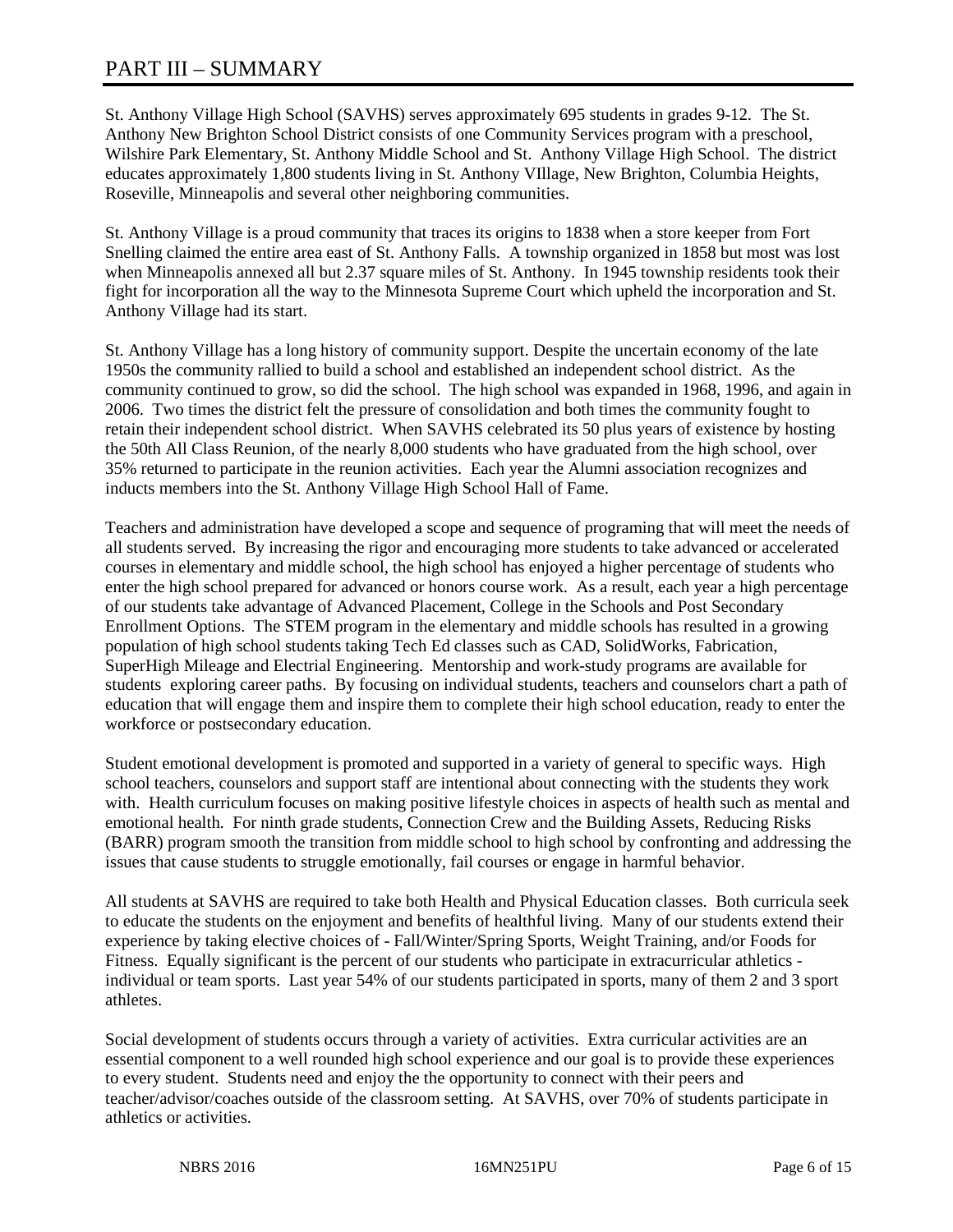Cultural development is supported by teachers and staff who have been trained in culturally and linguistically responsive teaching as well as diversity training. Each year students groups take part in cross cultural trips. The Civil Rights Research Experience includes a variety of research trips to prominent sites of the Civil Rights Movement, the path of the Freedom Riders, Native American historic sites or of the Chicano Movement sites. Students who participate will work with a staff member to develop culturally meaningful and significant curriculum to bring back to their school. World Language students travel to Spain or Central America to develop their language skills and, through home stays, make friends and learn about the local culture.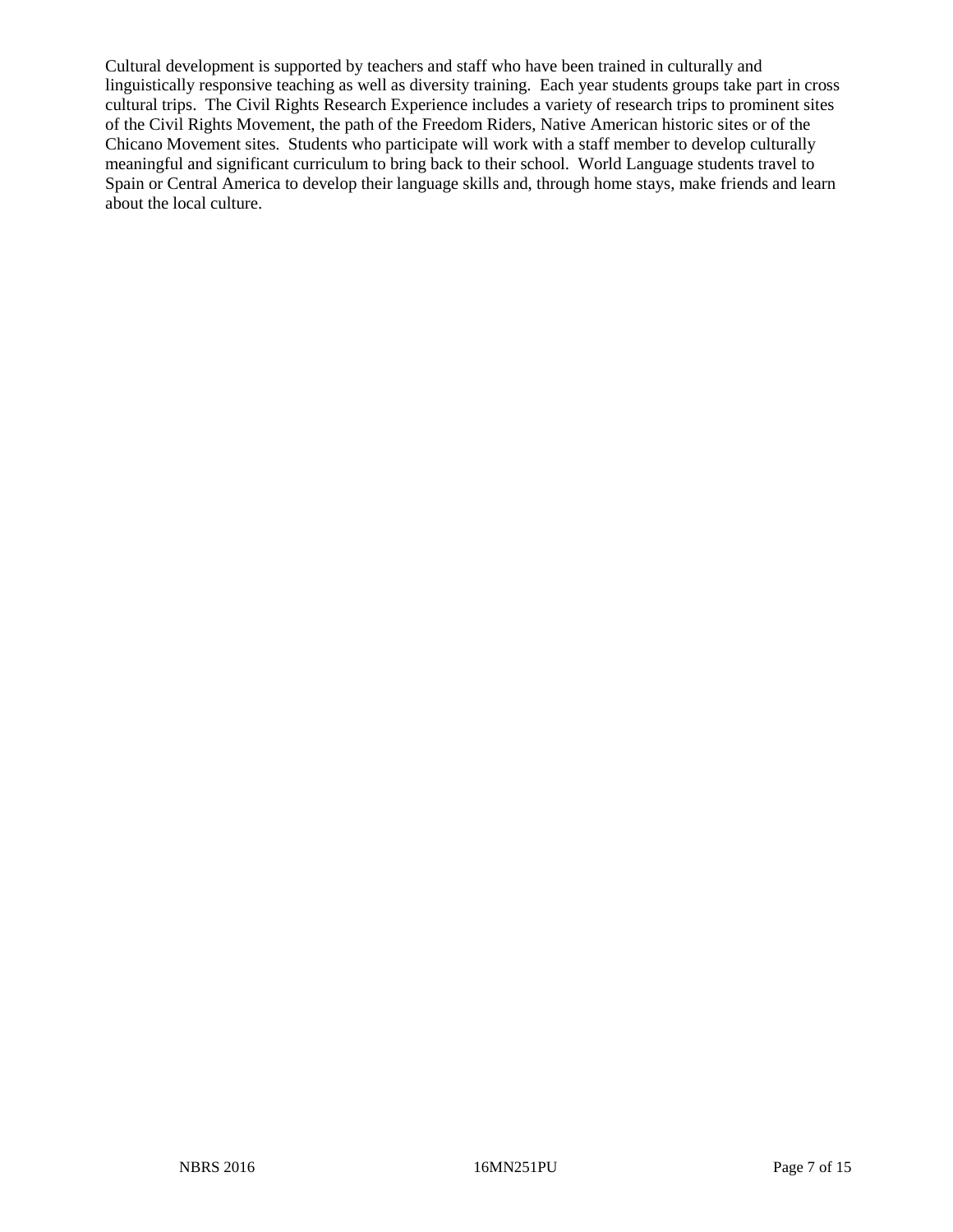# 1. Core Curriculum:

St. Anthony Village High School (SAVHS) teachers and administration have designed curriculum that ensures all students are college and career ready by aligning with state and national standards and incorporating common assessments and evaluation. Curriculum is evaluated through an equity lense to reduce racially predictable achievement disparities.

# Language Arts

The SAVHS Language Arts curriculum is designed to ensure all students are able to read and write at a level requisite to their college or career goals. Students are required to take 4 full year Language Arts courses (8 credits) for graduation. All courses incorporate reading, writing, grammar, vocabulary, and critical thinking development through exposure to a wide variety of literature. Each grade level has course offerings that will suit the student's college or career path. Beginning with 9th grade, students have honors or Advanced Placement options available to them. In 4 years, all students will be exposed to the Core English Language Arts standards.

### Math

SAVHS students are required to take 3 full year Math courses (6 credits) for graduation. The majority of students earn 7 or more credits. The goal of the math department is to develop math reasoning and problemsolving techniques and strategies while following state standards. The math department has developed a series of benchmark tests for algebra that are based upon what they have identified as the essential standards. Students must complete each benchmark test before proceeding to new material. Students who are at risk and those especially challenged by the content are placed in classes that are team taught by licensed math teachers. Students in team taught classes are exposed to additional study skill and test preparation techniques as well as individual and small group instruction. Overall, the math curriculum is designed to provide a solid foundation of math, problem-solving and critical thinking skills for all students.

Students have the choice of multiple paths of course offerings to develop the math skills necessary for their college or career path. All students take courses in algebra, geometry and algebra II, many at an honors level, and for those who take additional math electives they may choose from 6 including 3 AP courses, Honors Analysis, Analysis or Statistics and Personal finance.

# Science

SAVHS Students are required to take 3 years (6 credits) of Science. These 3 years must include one full year of both Physics and Engineering 9 and Biology and one full year of either chemistry or physics. This course sequence is aligned to and addresses the state science standards. The Science Department offers a variety of courses meant to prepare students for any career path they choose. Courses cover a wide variety of subjects, ranging from introductory exposure to in-depth study of topics. All science courses incorporate ongoing investigations of historical and current trends in science. The courses are designed to develop skills in scientific reasoning and expose students to sound experimental procedures and design.

Physics and Engineering 9 and Biology are prerequisites for all advanced and elective courses. Elective courses include biotech and environmental sciences, anatomy and physiology, AP and CIS courses.

# Social Studies

The philosophy of the social studies department courses is to build a body of social studies literacy; to develop an appreciation for the global diversity of cultures, people, perspectives, and values; to foster an understanding of human problems and how we meet them; to promote an attitude of inquiry and reasoned judgment; to foster critical thinking and analysis; and to promote and improve the usage of social science tools such as maps, texts, atlases, reference books, periodicals, and computers.

SAVHS Students are required to take 3.5 years (7 credits) of Social Studies courses including Global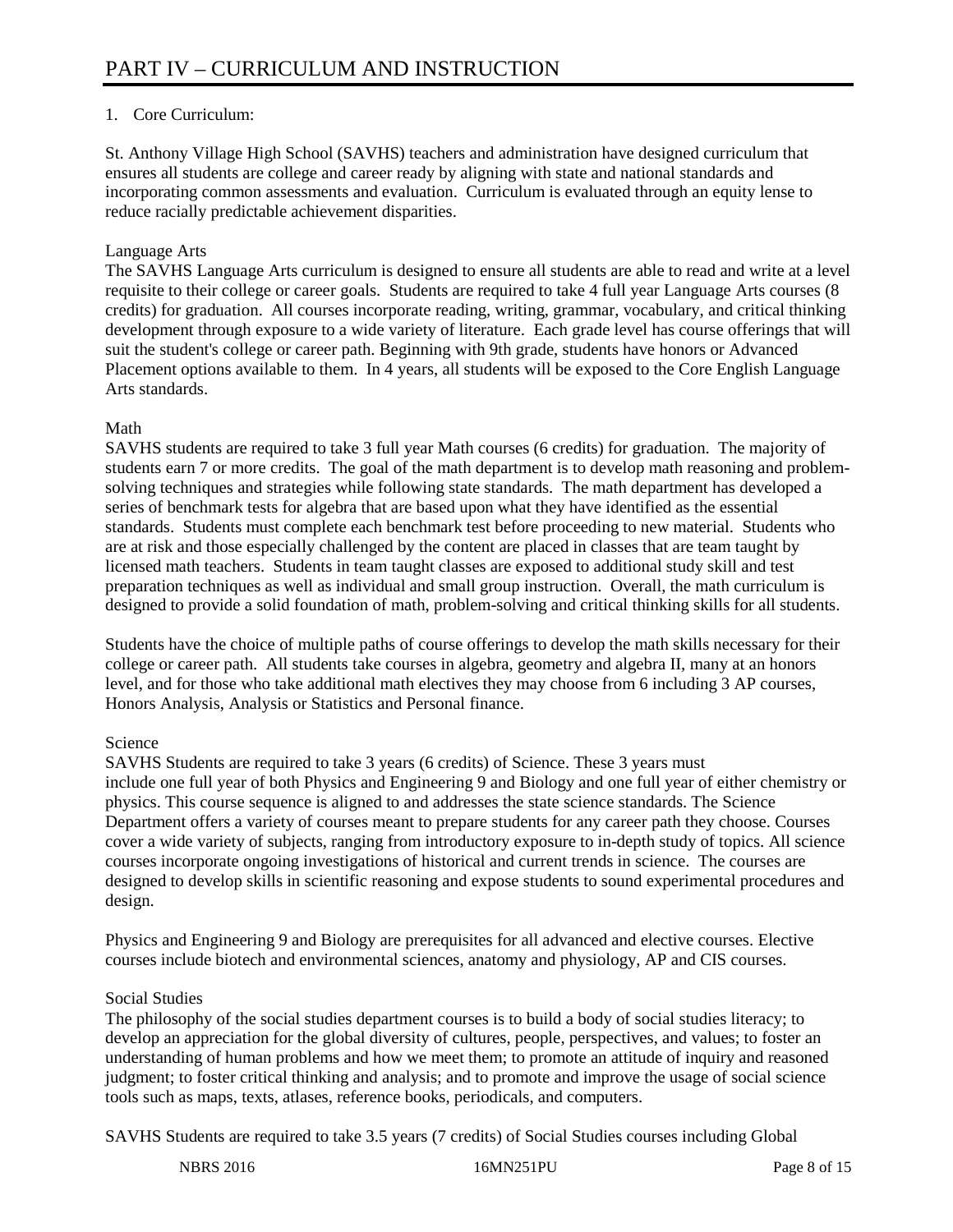Studies and Economics in grade 9, U.S. History in grade 10, as well as a semester each of Human Geography and American Government before graduation. Honors or AP options are available for all courses in the sequence. Additionally, the social studies department offers a wide variety of social studies electives including AP Psychology, Sociology, Global Film, Social Studies Topics: Terrorism and Genocide , Psychology, and CSI: Criminal Investigations and Criminalistics.

### 2. Other Curriculum Areas:

### Health and PE

It is the aim of the Health and Physical Education departments to provide a well-balanced program. Health and Physical Education contribute to the development of the physical, emotional, mental, and social wellbeing of an individual. There will be a variety of elective courses offered after the introductory courses are taken.

Health is a required course which is available to students in grades 9-12 though most often taken by 9th graders. The curriculum focuses on making positive lifestyle choices in aspects of health such as, mental and emotional health, sexuality, nutrition, and CPR and AED certification. Health teachers work with a variety of stakeholders when implementing their curriculum. They involve student organizations such as Gay Sexuality Alliance (GSA), Dare 2 B Real, Key Club, and physical education teachers as well as the district Wellness Committee to promote healthy activities and the health of all students and staff.

Physical Education is a required course which is available to students in grades 9-12 though most often taken by 9th graders. The course emphasizes physical fitness testing, weight training, recreational games, and various other lifelong activities. Electives include options for fall, winter or spring team sports, weight training and physical fitness.

### World Language

SAVHS offers a variety of coursework in Spanish and French for students in grades 9-12. The College in the Schools (CIS) program allows Spanish students in levels IV and V to earn up to 10 credits from the University of Minnesota. To address the unique needs of students who may speak Spanish at home, we have created a Heritage Learners class. In addition to continuing to develop their writing, speaking and listening skills, they engage in journalling and an exploration of culture that requires research beyond the classroom.

#### Music

The Music Department of St. Anthony Village High School consists of the Band Program and the Choir Program. Their courses are performance courses leading students through the various stages of advancing musical learning and growth. Students can earn places in the top groups only by audition. All Bands and Choirs, however, have strong musical goals and take a balanced, fun, and sincere approach to the music studied in class and performed. Music students gain real-world experience through multiple public performances and contests.

Symphonic Band is available to all musicians grade 9-12 while Concert Band is offered by audition only. Jazz Band is offered for students in grades 9-12 by audition and concurrent participation in one of the other bands. Students also receive instrumental individual and small group lessons weekly. The SAVHS band teachers are actively involved in extracurricular offerings including pep band and Patriots Marching Band. Patriots is a military style marching band made up of students from St. Anthony Village and Spring Lake Park school districts that march in 8-10 parades each summer. For choir, SAVHS offers Mixed Choir for grades 9-12 and, by audition only, Chamber Choir for grades 10-12.

#### Art

The foundation of the SAVHS art curriculum is the elements of art and principles of design. The philosophy of the Art Department is based on four important areas: Art History, Criticism, Aesthetics, and Production. The department provides a wide variety of courses ranging from computer/technology based mediums to drawing, painting, sculpture, and ceramics. Course offerings include Survey of Art - a hands-on introduction to drawing, painting, printmaking, ceramics and sculpture; Drawing and Painting; Ceramics; Paper Arts; Sculpture; Digital Art; Graphics and Product Design; Film Making and Animation; and AP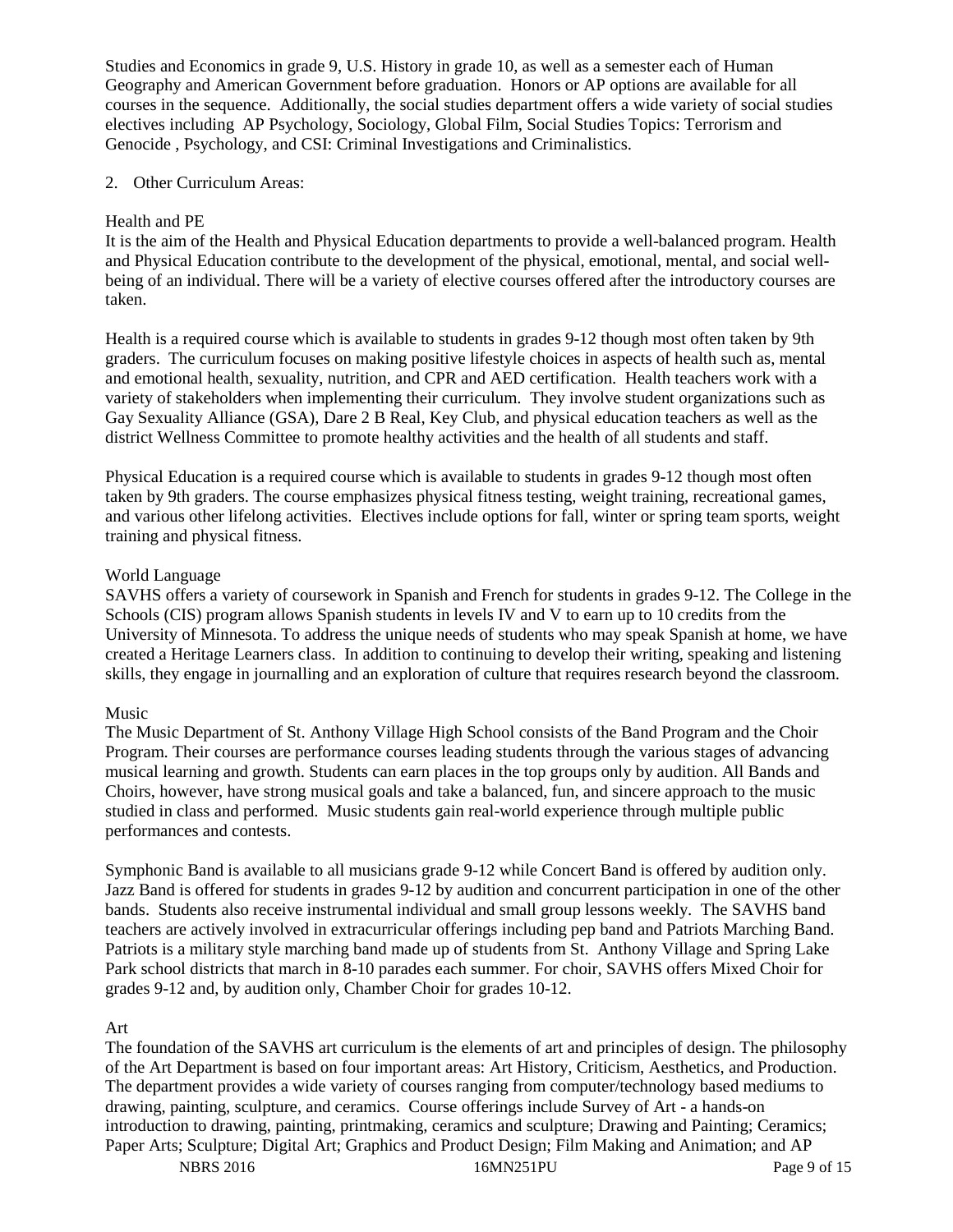Studio and Digital Art.

### Family and Consumer Science

The focus of Family and Consumer Sciences (FACS) is to connect the family as it relates to individual, family, employment, and community. The program is designed to provide hands-on activities and active participation in order to develop the knowledge, skills and behaviors needed for becoming responsible, productive citizens and leaders. The courses offered will improve students' knowledge and skills for life in a complex and ever changing world. Through these courses students will improve their knowledge and skills for independent living, therefore improving the quality of life for individuals and families. Course offerings include Food for Fitness, International Foods, Gourmet Cooking, Italian Cooking, Fashion, Fashion Merchandising and Living on Your Own (LOYO) - a class to prepare students for independent living.

3. Instructional Methods and Interventions:

Teachers and staff at St. Anthony Village High School employ a wide range of instructional methods and interventions to meet the academic and socioemotional needs of all students. Teachers and counselors seek to develop a complete picture of every student to accommodate for individual learning styles and promote growth and increased achievement.

To ease the transition to 9th grade and to improve academic achievement for all 9th graders, the Building Assets Reducing Risks (BARR) program is implemented in 9th grade. BARR creates positive, intentional relationships student to student, staff to student and staff to staff and uses collaborative problem-solving settings to guide instructional action. Each week the teacher teams discusses their students and their interventions and goals are reviewed and adjusted.

Teachers incorporate differentiated instruction in every curricular area to reach students of varying abilities, interests and learning styles. As a district we are committed to the success of all students and will engage, challenge and support each student through innovative and, if necessary, individualized instruction. This flexibility is achieved by a school-wide belief that every student can learn and be successful with a culture of support and encouragement.

For at risk students and those not performing at grade level the school has incorporated a variety of coteaching models. In algebra classes two licensed math teachers team teach a class, sharing the roles of instructor and support. While one teacher is giving the lesson, the other is checking for understanding. Small group instruction, reteaching, individualized assessment and double math are some of the many ways our math teams are able to differentiate instruction. In language arts the team of co-teachers is comprised of an English teacher and a special education teacher. These classes typically have a larger number of students with IEPs or 504s. The students in team taught classes experience more individualized and differentiated instruction and their success is a testament to the effectiveness of the program. Students who receive special education services may have a TOPS (Transition, Organization, Planning and Study Skills) class where they will receive additional instruction. General education students may be assigned to a math support class. Accelerated learners choose more rigorous course work such as honors, accelerated, Advanced Placement, College in the Schools and Post Secondary Enrollment Options. Students may access additional supports such as student tutoring, test preparation and before and after work with classroom teachers..

At SAVHS, technology is essential to support instruction, engage students and increase student achievement. Teachers engage in professional development to acquire the knowledge and skills to integrate technology into a rigorous curriculum and will leverage technology to meet the individual needs of all students.

4. Assessment for Instruction and Learning and Sharing Assessment Results:

At St. Anthony Village High School all standardized test results are analyzed by the principal, high school counselors, the district assessment coordinator and the superintendent. The results are shared and further analyzed by the teachers and departments the assessments pertain to. Whole departments work with data coaches to drill down and extract as much relevant information from each subject's specific assessment as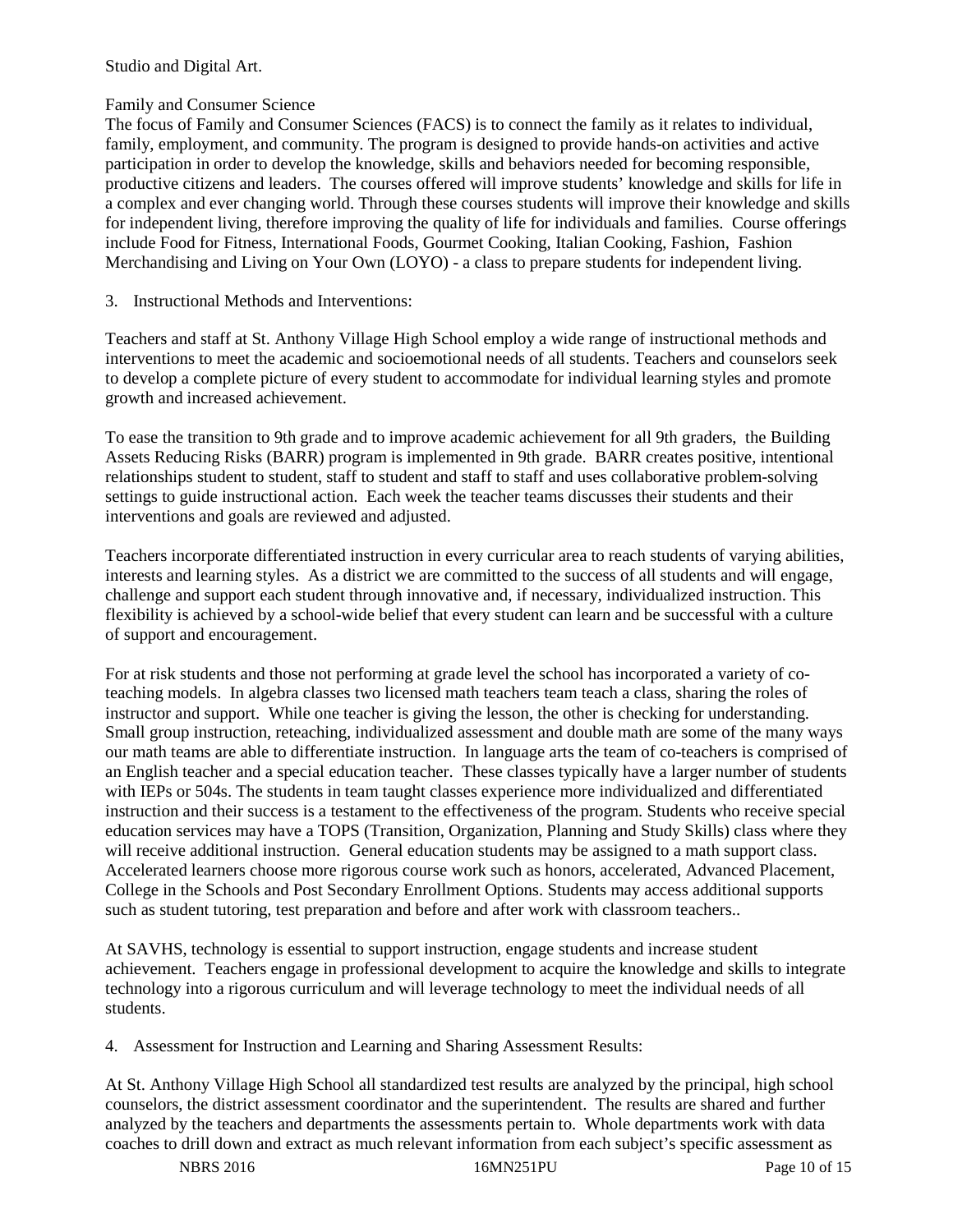possible. The math teachers work with their data coach to analyze MCA math scores, ACT subtest scores, NWEA MAP scores and departmental common assessments. So it also goes for English, Language Arts and Science Departments. Other departments that may not have state or nationally standardized tests work with the principal to analyze assessment results. As part of the Teacher Evaluation Plan for St Anthony New Brighton Schools, teachers work with the principal each fall to review assessment data and establish goals for the upcoming year. In the spring teachers meet with the principal to review the results and progress for the year. PLC time ensures teachers will continue to focus on their goals and review their assessment data critically.

In the fall the principal meets with all Advanced Placement teachers to review the College Board reports from the previous years courses. The purpose of the meeting is to identify areas of success and set goals to address areas that show need for improvement or weakness. Departmentally, teachers work with common assessment data to refine course content and instruction practices. MCA and especially MAP scores are extremely informative in regards to determining curricular areas of strength or weakness.

Assessment data is shared with a large number of stakeholders in varying degrees of detail. MCA results are public information that is shared by the major newspapers of the region. Locally, grade level results for MCA math, reading and science are presented to community members at televised School Board meetings, high school parent meetings and at the World's Best Workforce/Curriculum committee meetings. A more detailed assessment of test results is shared district wide and with the entire high school staff. The most specific and detailed evaluation of results is with the teachers of the specific areas assessed. MCA reports are generated by MDE and mailed home to the families of the students who were assessed and MAP results are explained and shared with parents at conferences.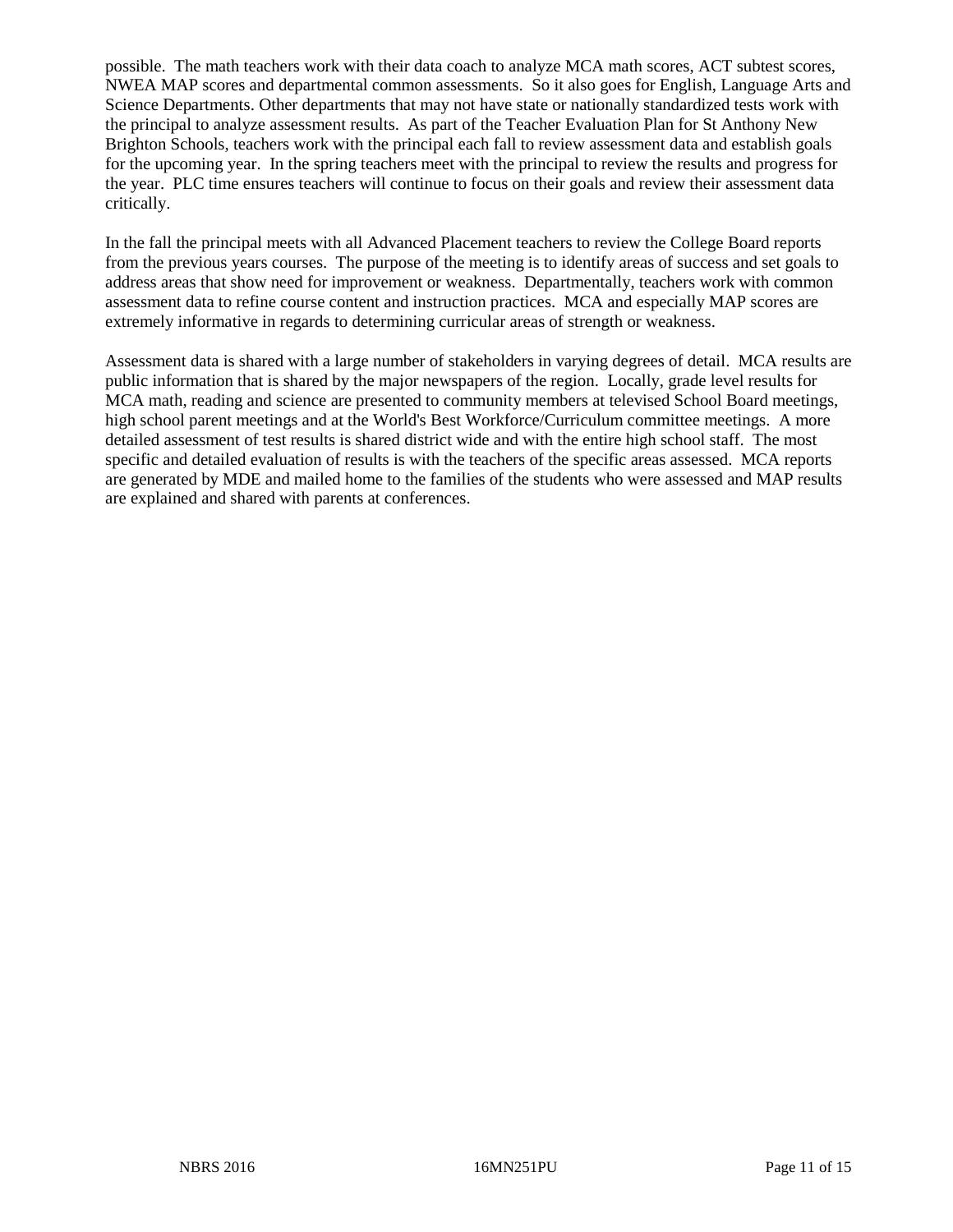# 1. School Climate/Culture:

St. Anthony Village High School's culture and climate are exemplified by our mission statement: We Educate, Prepare, and Inspire a Community of lifelong learners in our small, caring environment.

In many ways, St. Anthony Village is more like a small town than a first ring suburb. The high school, which is connected to the middle school, sits adjacent to Central Park - a community focal point and every August the village hosts the Village Fest Parade the includes floats by the high school sports teams, the teachers union, the School Board and numerous community organizations and businesses. The small town feel extends to the schools as well. With one elementary, one middle and one high school our students progress through the grades with the same cohort. With approximately 700 students in the high school SAVHS is significantly smaller than any of our neighboring schools. Teachers are able to connect with the students in meaningful ways. Teachers spend time in the hallways during passing time, eat lunch with the students at lunch time, and attend student performances and athletic competitions. Though not required, the vast majority of teachers attend graduation and are eager to celebrate the accomplishments of the students they have come to know so well.

At the heart of the climate and foundation of the school's culture are the exceptional staff members who value the positive relationships they build with students and colleagues. SAVHS staff are enthusiastic and talented educators who seek to engage, inspire, challenge and support students by providing innovative and meaningful instruction that connects to the real world.

The culture of the school is inviting, encouraging and supportive. Incoming students and their families who are new to the district tour the building with the principal. Before the start of school they are invited to an open house, conducted by teachers, that spotlights the vast array of academic and extracurricular programs that are available. On the first day of school, all students are greeted by the staff as they enter the building. The teachers at SAVHS care about their students and their school and the students witness it throughout the year.

The climate of SAVHS is due to the universal belief that every student can learn and have success. The culture that exists is the result of the positive, supportive relationships that exist between students, staff and the community.

2. Engaging Families and Community:

St. Anthony Village has a small town feel and the connection between the community and its schools is strong. Many of our community members regularly attend concerts, plays and athletic competitions even though the do not have school age children. Community members have a strong sense of pride for the school and appreciate what it brings to the community. Conversely, SAVHS staff understands and values the importance of community support on the success of our students.

The successes that SAVHS has enjoyed would not be possible without the support of the community and the families of the students. Teachers and administrators are continually looking for more ways to engage and partner with families to ensure the success of our students. Community members are invited to participate in curriculum work and strategic planning, they are engaged in discussions relating to budget and enrollment. We value the input of our community and actively seek it. The engagement extends to outreach through district publications and websites, as well as electronic newsletters, electronic signage, parent portal for grades and student information, email, phone calls and general accessibility.

SAVHS is fortunate to be supported by parent-run, booster groups that provide significant volunteer and monetary support for music, athletic and activity programs. Our programs are able to flourish with booster support. The St. Anthony New Brighton Education Foundation (SANBE) is a community organization that raises money to support a grant program, which awards approximately \$30,000 in grants to teachers for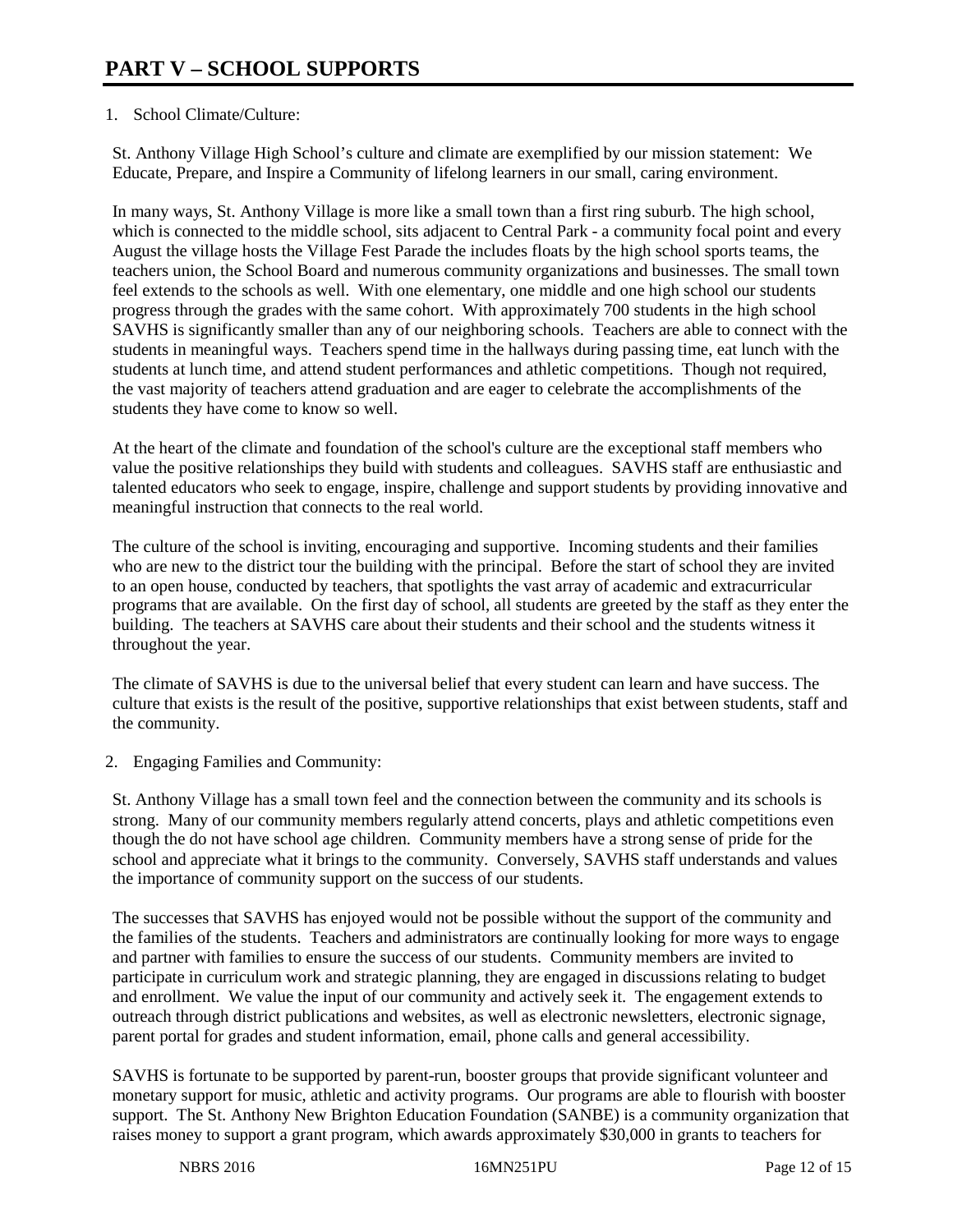innovative and creative-learning requests. Their main fundraiser is an annual spaghetti dinner that takes place the night of our homecoming football game. Thousands of alumni and community members attend the dinner in the high school commons, attend the induction of the newest hall of fame members and then go out to watch the game. The event is a highlight of school and community engagement.

### 3. Professional Development:

Staff development SAVHS is administered by the principal who heads a committee of 6 teachers. The committee is supports the principal in developing high school staff development goals, creating a staff development plan each year that includes workshop week and the 4 staff development days at quarter and semester breaks, and evaluating staff development requests from teachers,

The SAVHS staff development plan is aligned to support district initiatives. The district professional development goals center around supports that will eliminate the racially predictable achievement gap. With the district goals in as a guide, the high school identified three areas of focus for the high school staff - develop the skills of staff in regards to data analysis, co-teaching and training related to teacher evaluation plan.

Data coaching is used by departments to develop teacher skills in data analysis and interpretation. Coaches provide a systematic approach to dissecting the data to apply the findings and inform instruction. The work that has been done by the math and language arts departments has resulted in alteration of curriculum and assessment practices. Early indications are that the curricular modifications have been beneficial but more data is necessary to make the determination.

Co-teaching is an initiative that has been incorporated into the math and language arts programs as well. To serve the needs of math students who are performing below grade level, the math department offers sections of algebra and geometry that are team taught by two licensed math teachers. With two teachers in the classroom teachers are able to teach stations, alternate between teaching and support, conduct mini lessons etc. Student achievement and pass rate in the team taught classes are notably higher than single teacher classes.

The St Anthony New Brighton teacher evaluation plan incorporates teacher coaches who are trained in cognitive coaching. Each coach is assigned 3 -5 teacher colleagues that they will meeting with 9 times throughout the year. At the start of the school year, coach and colleague develop teacher practice goals, that are based upon the McREL Teacher Evaluation System, and student achievement goals. At their final meeting of the year, teacher and colleague review and evaluate progress on the goals and discuss goals for next year.

The SAVHS principal may participate in professional development individually, through professional organizations or as part of district administrative team. District level professional development relates to district level programs or initiatives such as World's Best Workforce, Achievement and Integration and leadership development.

#### 4. School Leadership:

The leadership philosophy of SAVHS relates to part of our vision statement: We are committed to the success of all learners. For such a simple sentence, the interpretation is complex. Success applies to academics, athletics, social qualities, citizenship, family and health. Leadership is essential to ensure the success of all students by fostering a school culture where teachers and students believe they will have success. Teachers must have the knowledge and desire to reach all students to develop the skills that are essential to college or career success.

The SAVHS Administrative Team consists of one principal, a dean of students, athletics and activities director and two school counselors. The principal is the school's curriculum and instructional leader and works with the team on curriculum, scheduling, budget, discipline and day to day running of the high school. The principal also meets on a regular basis with members of the building's various leadership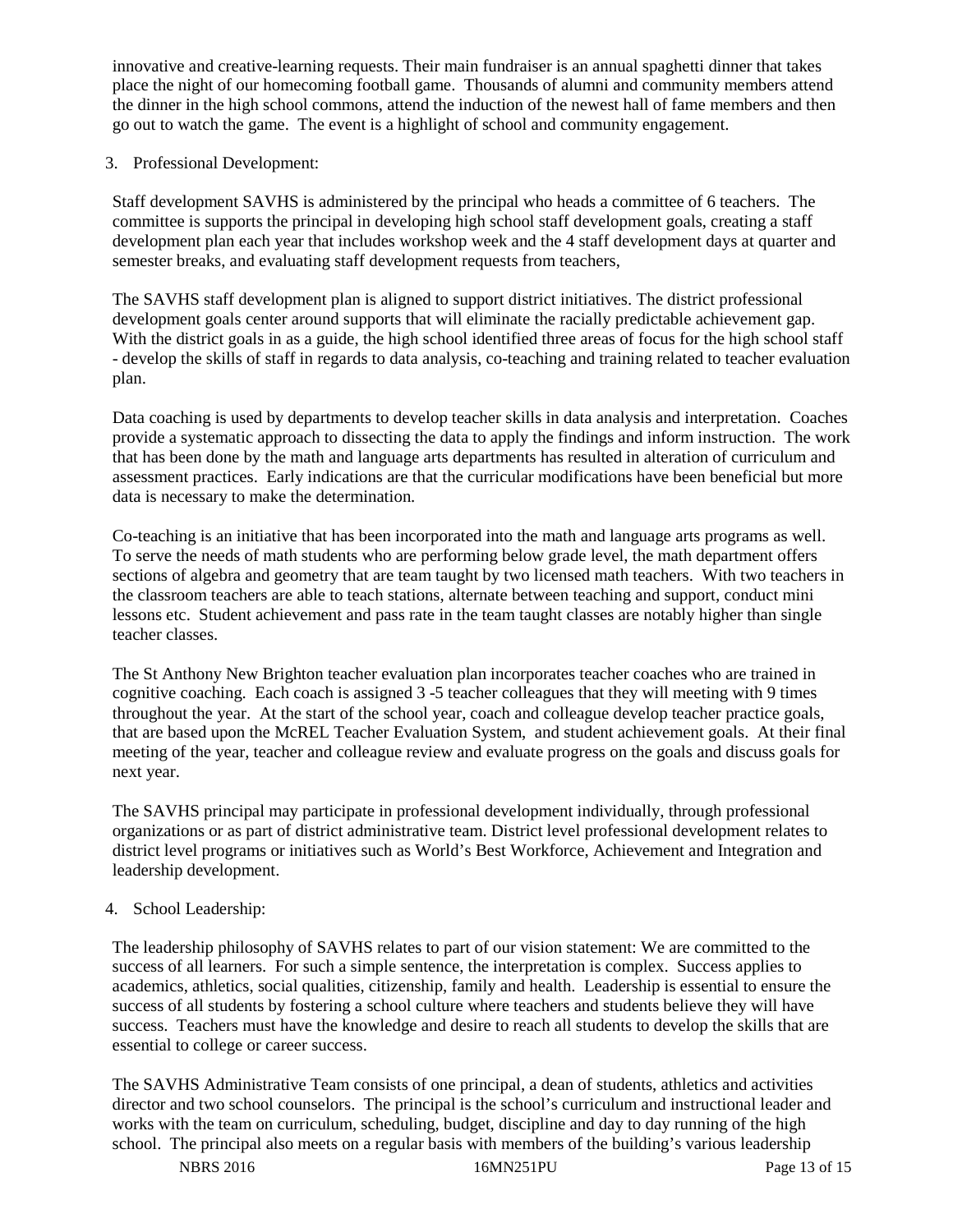groups to ensure consistent communication and collaboration.

The Site Council, a group of teachers and support staff who work with the principal on topics relating to culture and climate. Site Council also supports the practices used to maintain efficient school operations.

Each academic department has a department head who serves on the Department Head Committee. This team's purpose is to plan course registration, guide instruction, and develop curriculum.

Teachers meet as a group to select six teachers to representative the staff on the Teacher Leadership Team. The team uses data to develop academic, social, and emotional goals for the school year, ensuring every student is career and college ready.

The Student Assistance Team (SAT) is comprised of school counselors, school-based mental health personnel, student support, dean of students, school psych and school nurse. This team meets weekly to proactively discuss individual student needs. Students are referred to the SAT by teachers and support staff.

At a district level, the SAVHS principal participates in the District Administrative Leadership Team. The group is led by the superintendent and is comprised of the middle and elementary school principals, the community services director, special education director and athletics and activities director. The team meets weekly and is responsible for district wide initiatives such as World's Best Workforce, Achievement and Integration, curriculum and staff development.